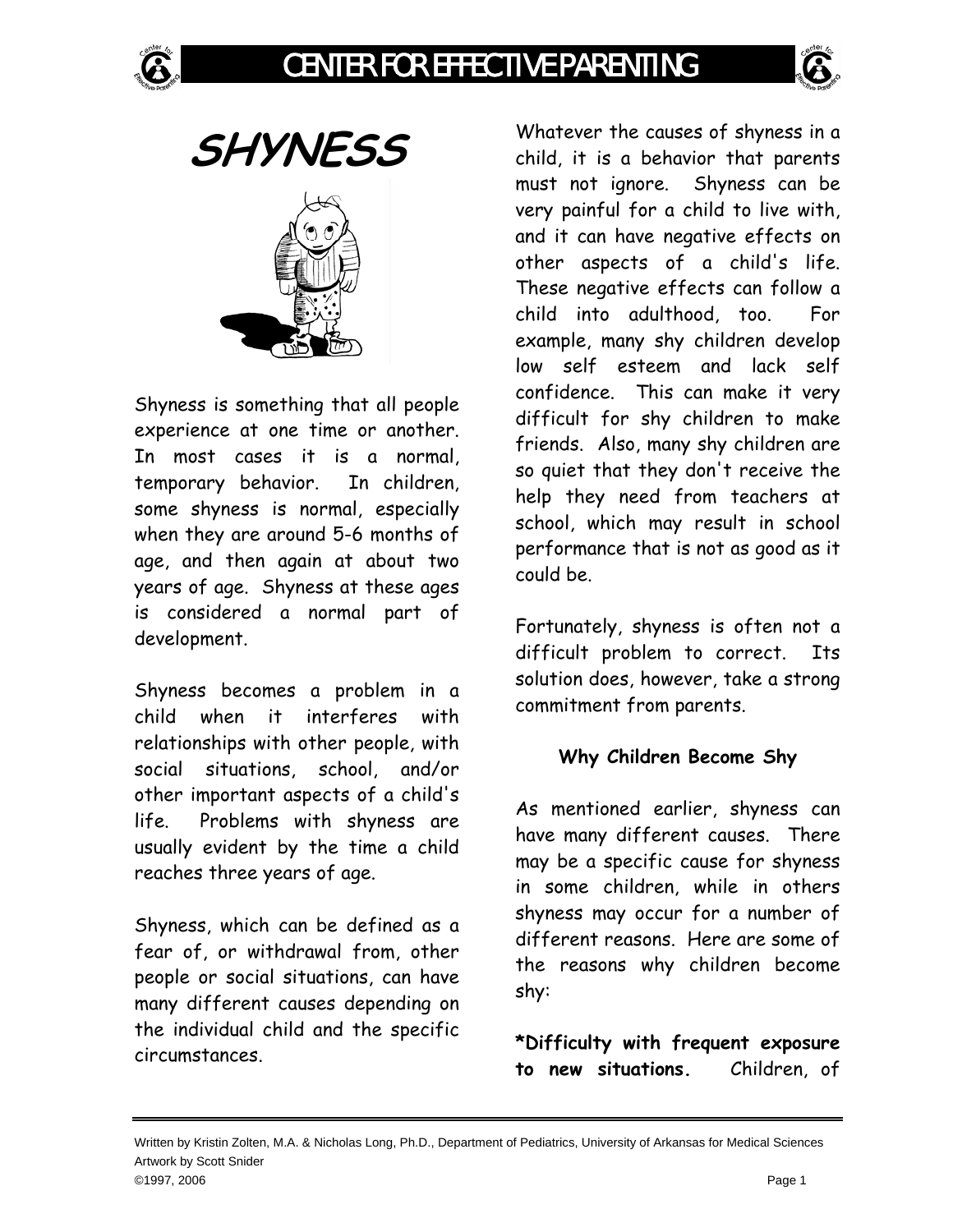course, don't have the life experience that adults do. For this reason, children are frequently exposed to new situations. Some children have trouble coping with new situations, and tend to withdraw as a result.

**\*Heredity.** Some research has shown that shyness runs in families. It has not been determined if shyness that runs in families is genetic in cause, or if it is due to learning.

**\*Inconsistent parenting.** Some shyness may be caused by parenting practices that are not consistent, for example, punishing for a specific behavior one day, and then letting it slide by the next, being overinvolved with a child some of the time, and uninvolved at other times. Inconsistency makes children feel insecure, which can lead to shyness.

**\*Too much threatening, teasing, or criticism.** Children who are frequently threatened, teased or criticized, either by family members or by other people may learn to expect only negative feedback from others. This expectation will lead to the avoidance of social situations and contact with other people.

**\*Lack of parental involvement.** Some parents may seem disinterested in their children's lives for a number of reasons. For example, parents may mistakenly believe that they will promote independence in their children if they let their children fend for themselves. Others simply may not have the time or the desire to be very involved in their children's lives. Whatever the reason, decreased parental involvement can lead children to believe that they are not worthy of others' attention. This will in turn affect social relationships. Children who do not believe that other people are interested in them will probably feel very uncomfortable in social situations.

**\*Lack of experience in social situations.** Children may become shy because they have not yet learned how to effectively take part in social situations. Thus, when exposed to social situations, these frightened children may withdraw.

**\*Low self-esteem or negative opinion of oneself.** Children who have low opinions of themselves expect other people to feel the same way, too. This belief can lead to shy behavior.

**\*Overprotective parents.** Children who are overprotected by their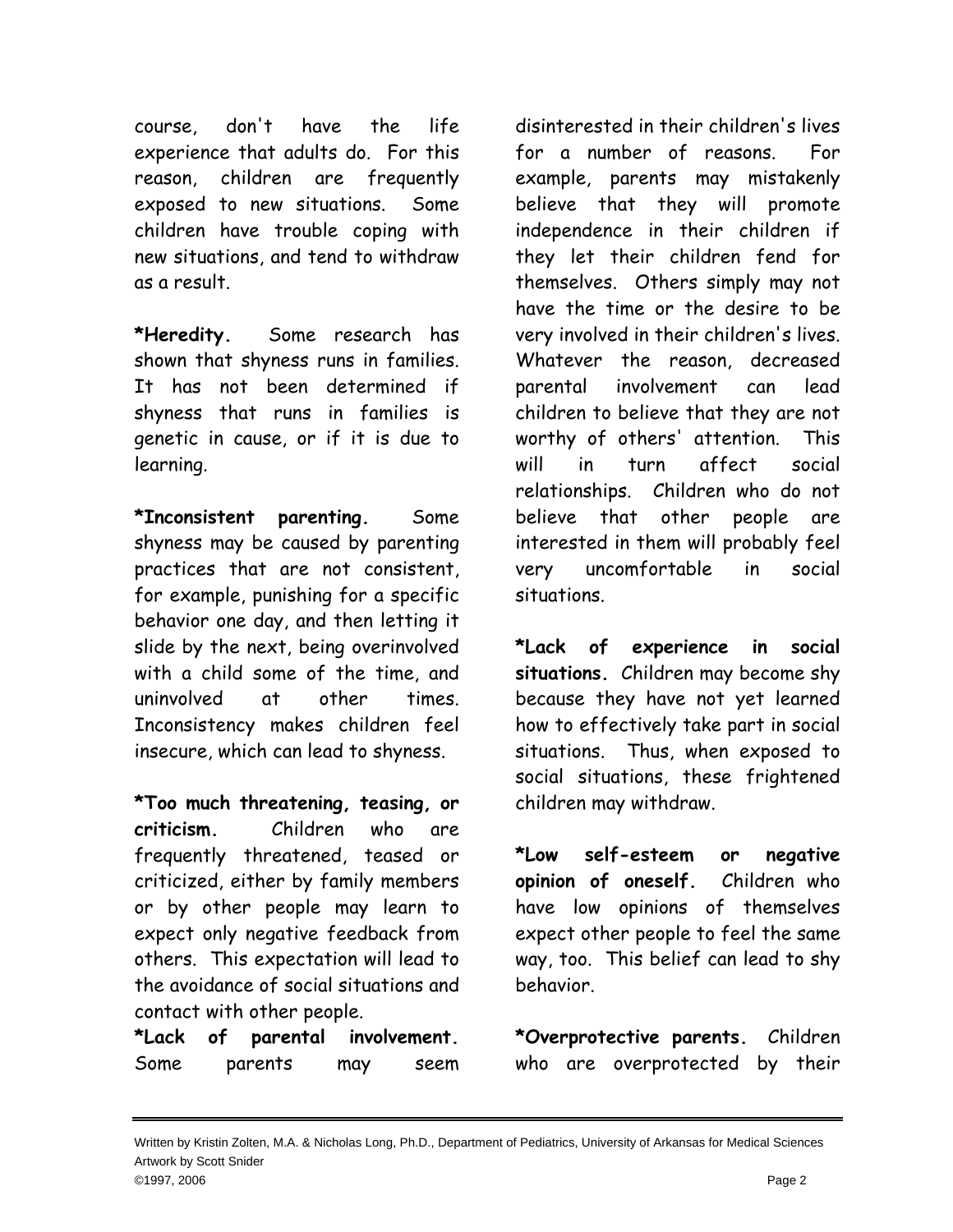parents often don't have the opportunity to be independent socially. Because of this, these children often lack the confidence needed to make decisions for themselves. Such children are often insecure, which can then cause shyness.

**\*Modeling or learned behavior.** Because children learn from watching their parents, parents who are shy often have children who are shy. Shy adults may have few friends or social interests, thus their children have difficulty learning how to make friends and how to behave socially.

**\*Shy temperament.** Some children seem shy almost from birth. Sometimes these shy babies grow into being shy children.

## **The Negative Effects of Shyness**

Shyness can affect children's lives in many different ways, and these effects can last throughout life.

**\*Difficulty making and maintaining friendships.** Friendships are a very important part of children's emotional development. Many shy children do not have the social skills necessary to make friends. Many shy children, too, are fearful of

social situations, and therefore avoid them. Because of this difficulty in making friends, shy children are often lonely.

**\*Difficulty sticking up for oneself.** Many shy children have trouble asserting themselves. As a result, they are often taken advantage of by peers, or talked into doing things that they don't want to do.

**\*Others may see shy children as aloof or stuck up.** Peers may misinterpret shyness as disinterest or aloofness. As a result, shy children may be avoided by peers.

**\*Difficulties with effective communication.** Because shy children often avoid other people and social situations, they often don't learn effective communication skills. Because they lack communication skills, shy children often have difficulty relating to other people.

**\*Difficulty expressing emotions.** Shy children have often not learned how to adequately express themselves. Because of this, shy children often bottle up their emotions.

**\*Shyness may lead to problems in school.** Shy children are often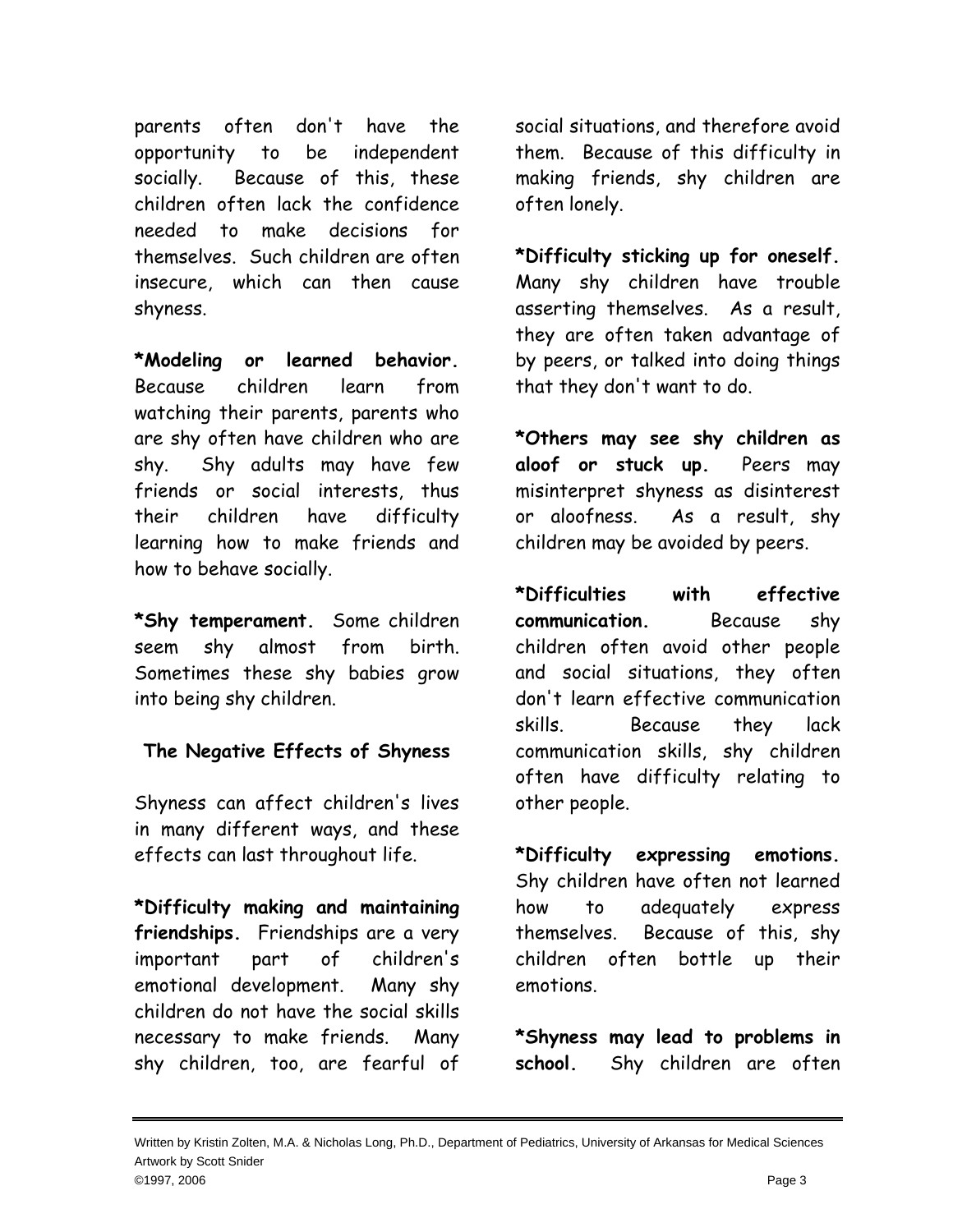reluctant to ask for help from their teachers when they need it. Because of this, questions shy children may have often go unanswered.

## **Prevention**

Shyness in children, in many cases, can be prevented. Here are some things that parents can do.

**\*Teach social skills.** Parents should begin teaching their children while they are very young how to behave in social situations. Parents should help their children learn how to make and maintain friendships. Parents can also teach their children appropriate social behaviors, such as saying please and thank-you, introducing oneself to others, etc. Parents should also make an effort to praise their children when they exhibit appropriate social behaviors.

**\*Model non-shy behaviors.** Parents should try to be good role models of non-shy behaviors. As mentioned before, shy parents often have shy children. Parents, therefore, must let their children see them making social contacts, expressing themselves, and interacting with others.

**\*Expose children to many different people and social situations.**

Starting when their children are young, parents should introduce their children to many different people, activities, and social situations. Parents can do this in many ways. For example, parents can enroll their children in play groups and other activities involving different people, starting when they are very young.

**\*Don't label children as shy or allow anyone else to.** Parents should avoid calling their children shy, because such children may live up to their parents' expectations. Children who are labeled as shy by their parents or others may begin to see themselves as shy, and may come to believe that there is little than can be done about their shyness. It is best for parents not to try to explain their children's bashfulness to others. However, if parents feel that they must explain their children's quietness and bashful behavior to others, they can say something like, "Joey needs time to get used to new people. He'll feel like talking a little later." Parents should also not allow other adults, siblings, or other children to label the child as shy. If labeling happens, parents should intervene.

| *Help   | children | feel | capable. |
|---------|----------|------|----------|
| Parents | should   | take | every    |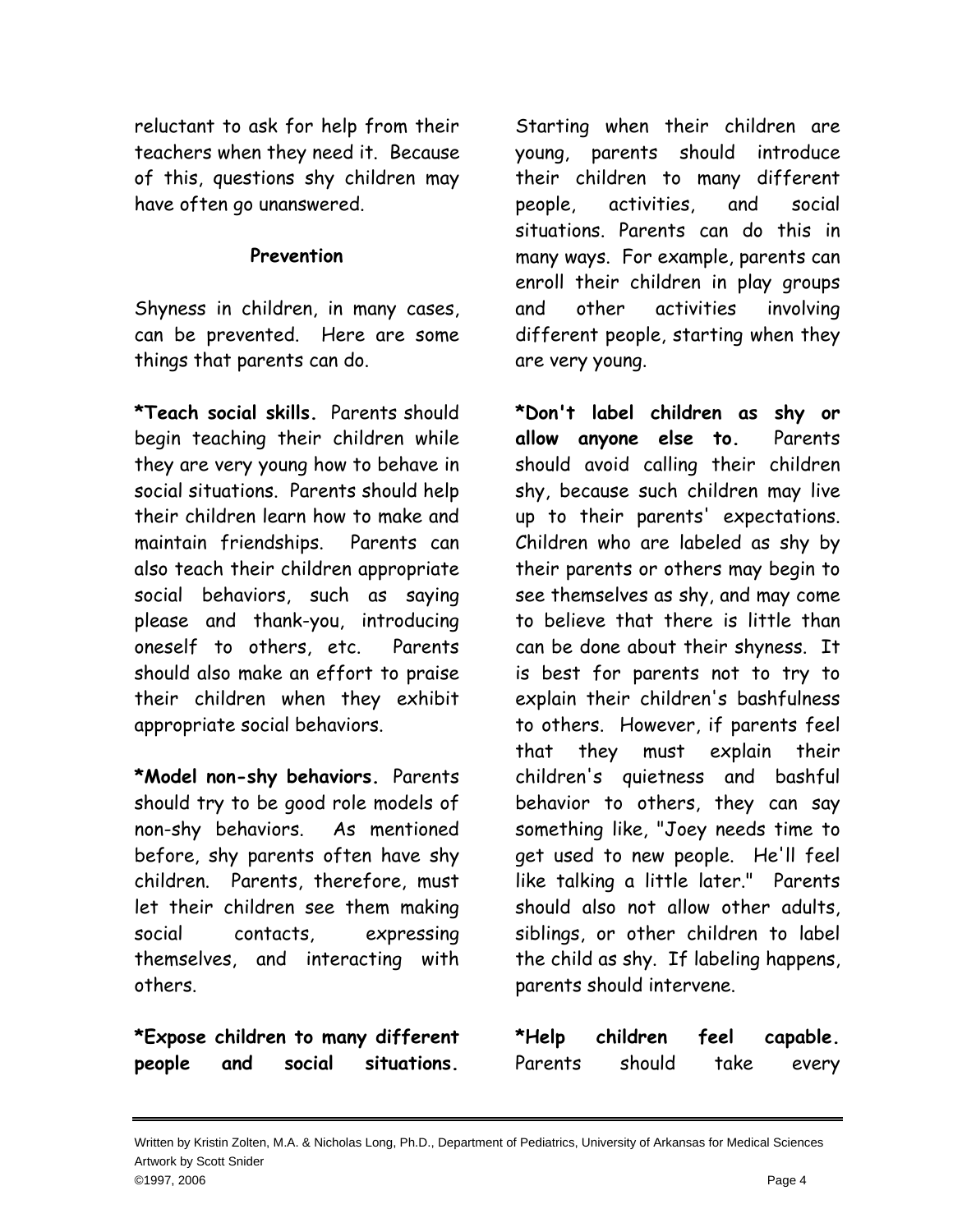opportunity to help their children feel important, capable, and adequate. Such feelings, when instilled in children, enhance self-esteem. Parents can do this in many ways. They can give their children responsibilities such as chores. Parents should make sure that the tasks assigned are challenging, but well within their children's capabilities. Parents can also encourage their children to make decisions. This can be done in many ways. For example, even very young children can decide what to wear when given a choice out of two outfits. As children get older, they can make more and more decisions for themselves. However, parents should make sure that they are always available to help when needed.

**\*Provide lots of love, affection and attention.** Children thrive when they feel loved and cared for by their parents. Parents should take every opportunity to show their children that they are loved. This can be done through both words and actions. Love and affection are best given freely, not conditionally. Therefore, parents must make sure that their children know that they will always be loved, no matter what they do or say.

**\*Build a trusting relationship.** A part of shyness in children can be mistrust of others. For this reason, parents should work hard to establish a trusting relationship with their children. Consistency, honesty, and openness are all important parts of a trusting relationship. Parents should try to be consistent in their actions toward their children so they know what to expect from their parents. Broken promises and inconsistent behavior can hurt trusting relationships. Parents should also be open and honest with their children, for children are very perceptive and can sense when information is being withheld or when they are being lied to. Furthermore, trust is a reciprocal relationship; parents must learn to trust their children so their children will learn to trust them.

**\*Teach effective communication.** Learning how to communicate with other people is an important skill for children to have. It builds confidence and self-esteem. Parents should start early by talking to their children frequently, and teaching their children how to express their feelings (even anger) appropriately. Since children learn a lot about communication by watching their parents, parents should try to set a good example, too, by expressing themselves appropriately. Parents should also create opportunities for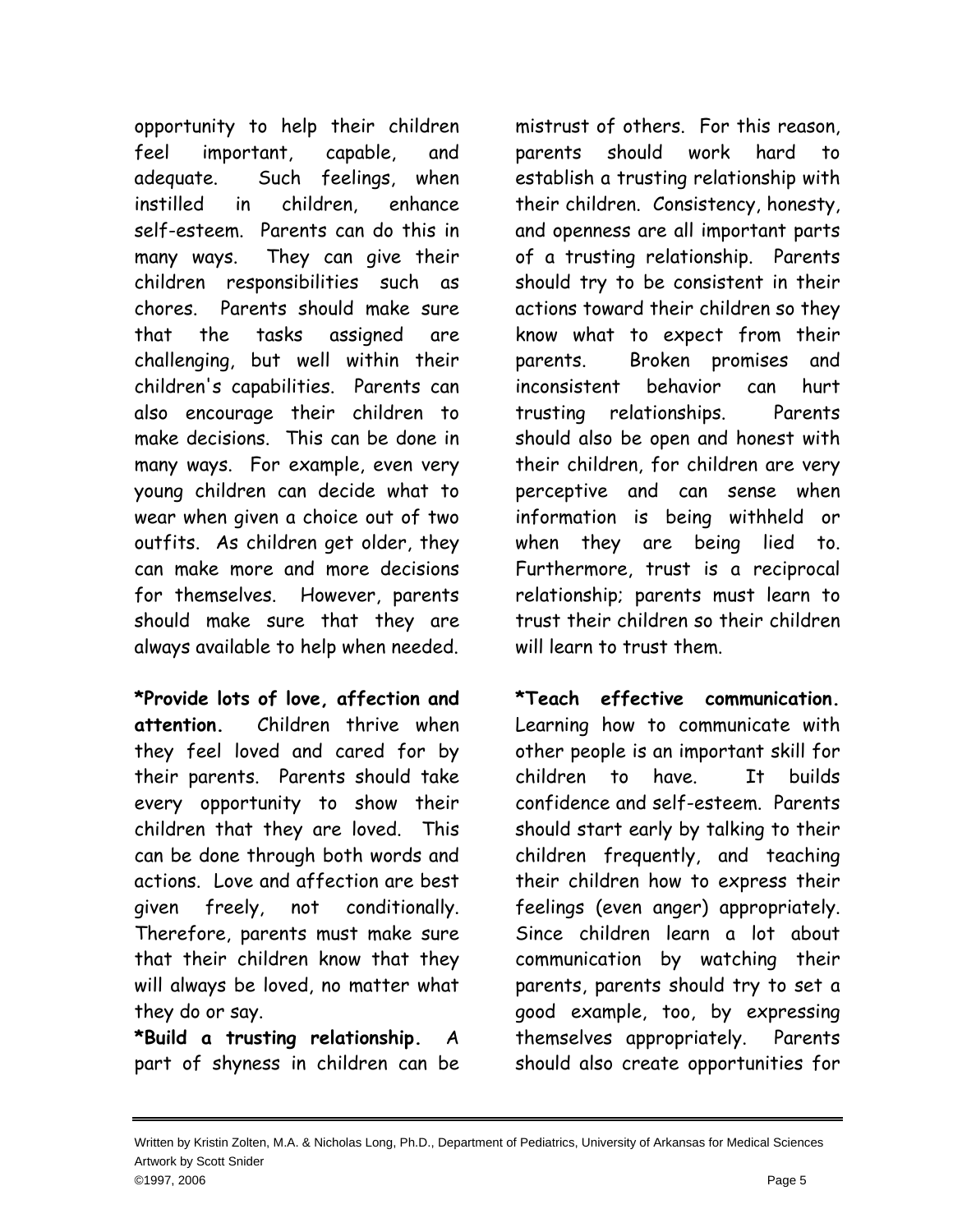their children to feel comfortable talking to them about issues of concern.

**\*Provide adequate, appropriate discipline.** Discipline provides structure in children's lives. It allows children to learn which behaviors are acceptable and which are not. Appropriate discipline also helps children learn what to expect from their parents and the world around them, and as a result, appropriate discipline helps children feel secure. Parents must be careful not to discipline excessively. Any punishment should be appropriate for the behavior being punished. Children who are disciplined too severely often feel that they have no control over their lives, and this loss of control may result in shyness.

## **Intervention**

Sometimes despite the best efforts on the part of parents, children become shy. Here are some things that parents can do to help their children overcome shyness.

**\*Encourage changes slowly.** Any teaching parents do to help their children overcome shyness should involve gradual steps. Parents should ease their children into learning non-shy behaviors, teaching in small

steps. Parents must take care to give their children time to approach each new situation at their own pace.

**\*Be careful not to reinforce shyness.** Parents who pay too much attention to or punish their children's shy behavior may end up reinforcing it. Instead of trying to get shy children to speak or punishing children for exhibiting shyness, parents should try not to overreact. They should remain calm and treat shyness matter-of-factly.

**\*Don't tease or let other family members tease shy children.** Teasing, even if no harm is meant by it, can do serious harm to children's self-esteem. Children who are frequently teased may withdraw from others to avoid being teased. Parents should be careful not to tease their children and not to let others do so, either.

**\*Don't let shy children isolate themselves.** Since shy children are so often uncomfortable around other people, they have a tendency to withdraw from others and as a result spend a lot of time alone. Parents should not allow their shy children to spend long periods of time alone. Instead, parents can encourage their children's friendships, encourage activities with others, and praise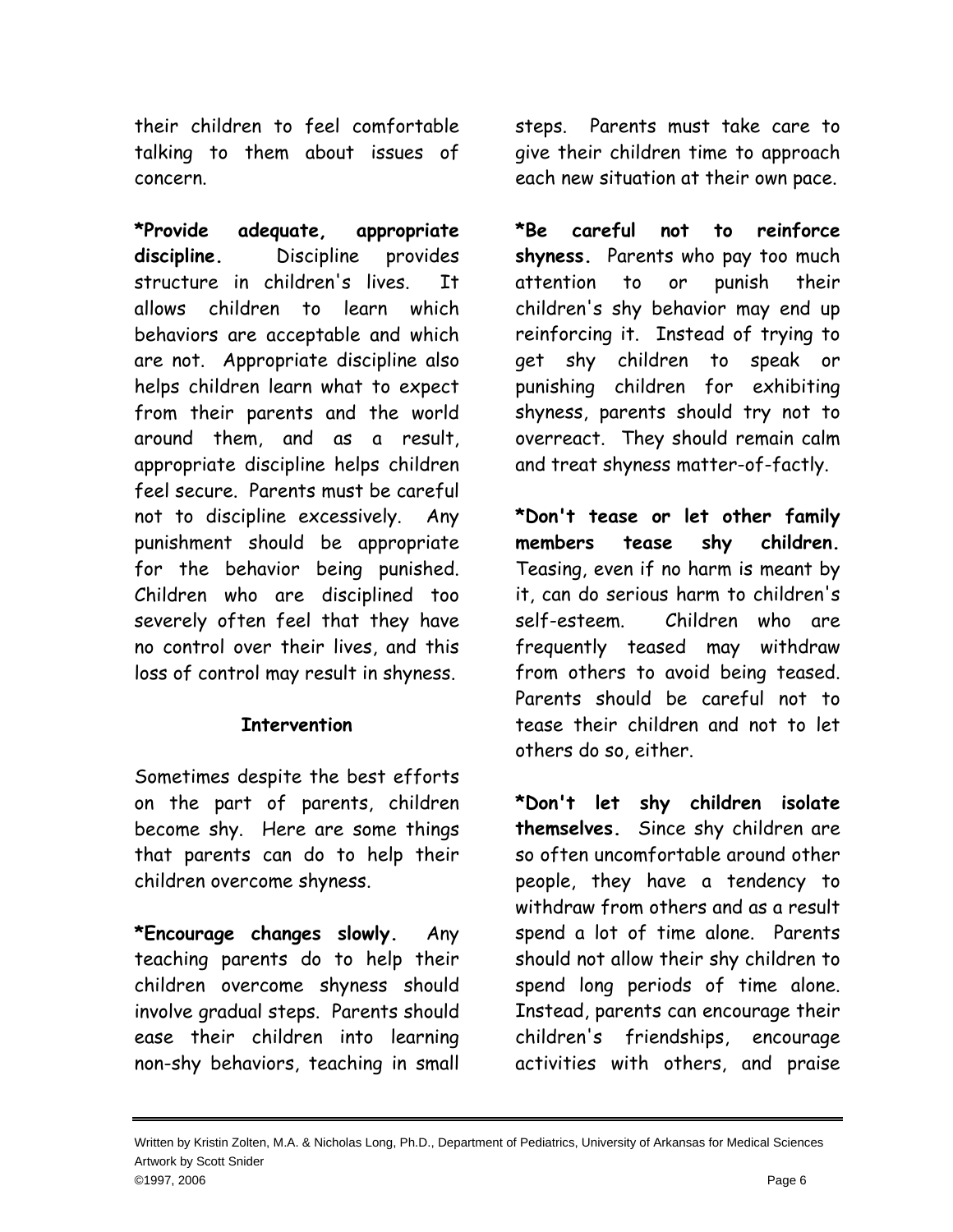their children for their attempts at being sociable.

**\*Don't speak for shy children.** Shy children need to learn to speak for themselves, and they can only do this if they are given the chance. Parents who answer questions for and speak for their shy children may reinforce shy behavior.

**\*Praise non-shy behaviors and advances.** When children take steps to overcome their shyness, parents should provide ample amounts of praise. Behaviors that are rewarded with a smile, a pat on the back, or a good word are more likely to be repeated. Parents should remember to focus on their children's improvements, not their failures. Parents shouldn't criticize, nag or threaten their children when they act shy, nor should they force them to do things that they aren't ready to do. Instead, parents should provide opportunities for their children to socialize and encourage them to do so, but should respect their children's feelings if situations become overwhelming.

**\*Don't expect too much or too little from children.** While parents shouldn't expect their children to always be outgoing and talkative, it is not asking too much to expect

children to respond when someone speaks to them, or to participate in normal social activities. Parents should make sure their expectations for their children are neither too high nor too low, keeping in mind their children's ages and their individual personalities.

**\*Desensitize shyness.** Parents should take steps to expose their children to other people and situations that usually elicit shyness. Parents should be very careful to do this slowly and gradually, and to offer lots of support. To help their children prepare for such situations, parents can practice behaviors and responses with their children before attempting the real thing.

**\*Encourage and teach responsibility and independence.** Many shy children have learned to be too dependent on their parent(s) or other adults in their lives. Children who are overly dependent are often reluctant to take the risks involved in making friends and taking part in social activities. Parents must start early and provide their children with responsibilities that are within their child's capabilities. Responsibilities help children feel capable. Parents must also take steps to teach their children to be independent. This does not mean that parents should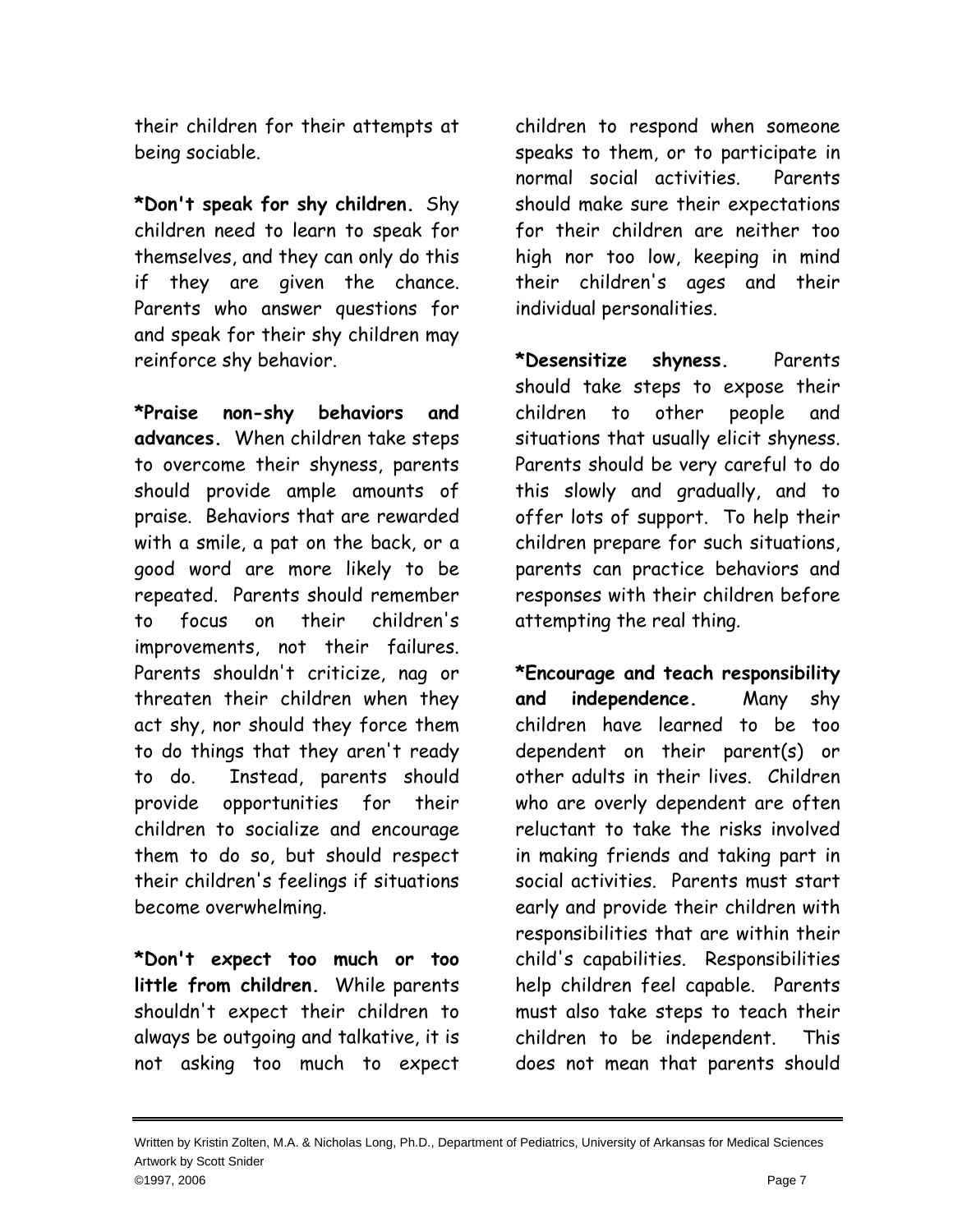require their children to behave like adults. Independence comes in gradual steps. Parents can encourage independence in their children by letting them do things for themselves when they are able to, by encouraging them to make decisions, and by encouraging them to solve their own problems. Again, parents should keep in mind their children's ages and ability levels. It is a great boost for self-esteem when children see themselves as responsible and independent.

**\*Practice and role play non-shy behaviors.** Parents can help their children practice non-shy behaviors by role playing. Parents can play the part of a peer or classmate, and children can practice, for example, starting a conversation, asking to be included in a game, etc. Another way to role play is role reversal. Parents can play the part of the shy child, and the shy child can play the part of a non-shy peer or classmate. Practicing non-shy behaviors helps give children the confidence needed to engage in these behaviors in real life situations.

**\*Teach assertiveness.** Parents should teach their children how to ask for the things that they want. Teaching assertiveness also involves showing children that they do not have to give in to peer pressure. They can refuse to do things that they don't want to do. Parents should teach their children how to behave in an assertive manner and then leave it to them. They should avoid fighting their children's battles for them.

**\*Encourage involvement in activities where children can excel.** Parents should help their children find activities, such as sports or hobbies, at which they can excel. Being able to do something well is an excellent booster for self-esteem. Parents should be careful not to force their children, though, to participate in activities in which they are not interested.

**\*Communicate with children's teacher(s) and/or school.** Parents, being careful not to label their children as shy, should discuss the situation with their children's teacher and other school personnel. Parents should enlist their children's teacher's assistance in discouraging shy behaviors and encouraging appropriate social behaviors.

**\*Set up a reward system.** Parents can set up a reward system to encourage their children to behave in nonshy ways. Specific behaviors should be selected, for example,